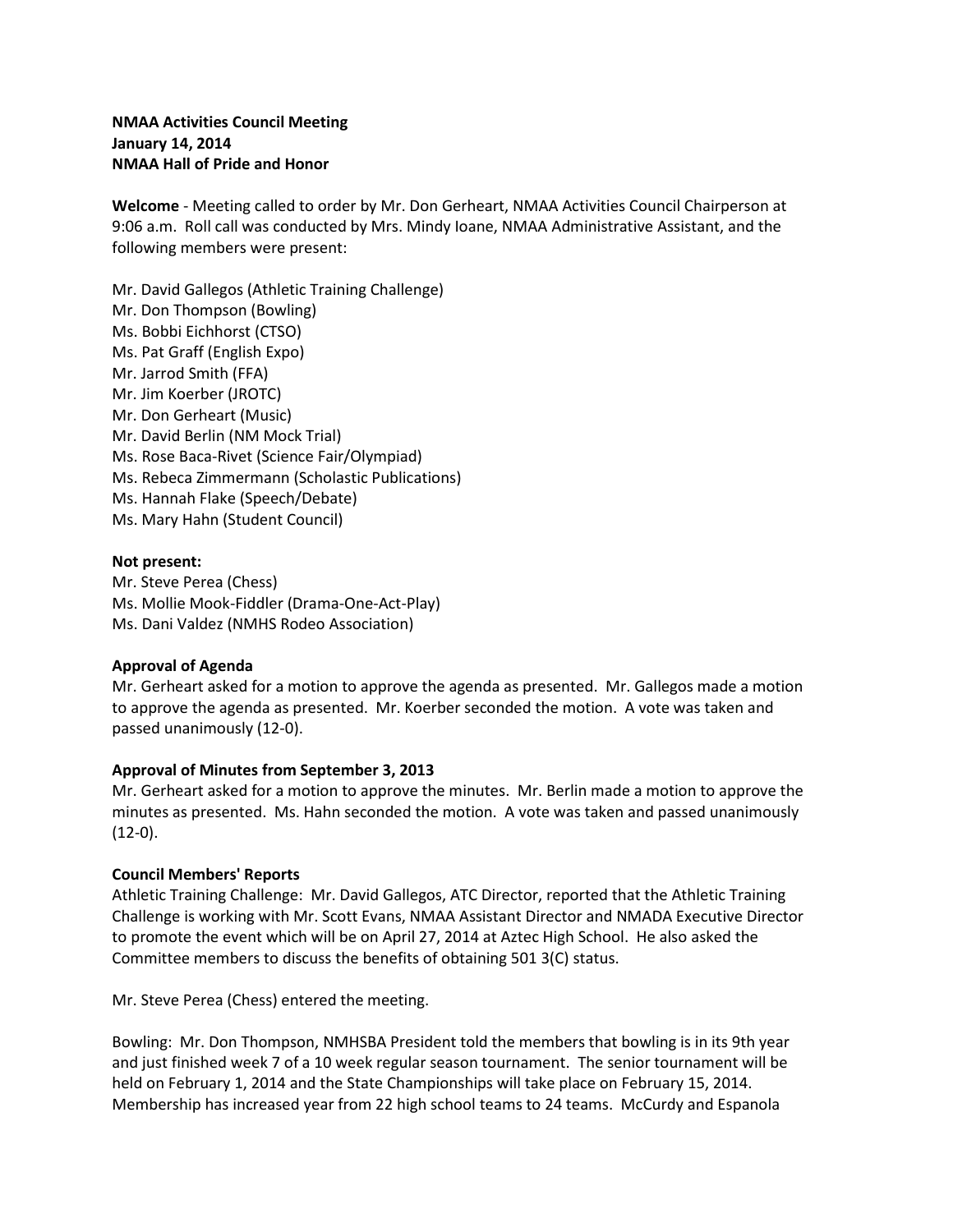Valley are two new high schools that are participating in bowling. Las Cruces is working to get enough schools involved to have their own region.

NMHSBA has distributed \$8250 in scholarship monies last year, with a total of \$22,650 over the past three years. Funds are maintained by Scholarship Management and Accounting Reports for Tenpins (SMART).

All information concerning this activity and links to key organizations and their documents, as well as team rosters and tournament registration can be found on their website, www.nmhsba.org.

Ms. Bobbi Eichhorst, representative of HOSA, Skills USA and TSA told the committee that 5480 paid student members in over 161 school-based chapters are supported through CTLP in the 2012-13 school year. Overall membership increased for the third consecutive year. Fall Leadership Conference was held in Albuquerque on October 21, 2013. There were 415 participants representing 42 schools and 59 advisors met with PED representatives from the College and Career Readiness Bureau. Service Learning & Leadership Conference (SkillsUSA) was held on November 2 – 4, 2013. Over 2200 service learning hours were donated to the community and leadership workshops that were held at the Bonita Park Conference Center.

The following are the dates of the State Conferences:

| <b>BPA</b>   | Feb. 17-19 - Marriott Pyramid         |
|--------------|---------------------------------------|
| <b>DECA</b>  | Feb. 20-22 - Hotel Albuquerque        |
| <b>FCCLA</b> | Mar. 6-8 - Marriott Pyramid           |
| <b>HOSA</b>  | Feb. 28-Mar. 1 - Albuquerque Sheraton |
| SkillsUSA    | April 2-5 - Albuquerque Crowne Plaza  |
| TSA          | April (Las Cruces/DACC)               |

National Conferences: April 28-May 2 – Indianapolis, IN May 2-6 – Atlanta, GA July 6-10 – San Antonio, TX June 25-28 – Orlando, FL June 23-27 – Kansas City, MO June 28-July 1 – Washington, D.C.

Ms. Eichhorst is in need of volunteers as a judge, sponsor or volunteer. She also stated the CTLP website is under revision and has temporarily moved to [www.nmctso.com](http://www.nmctso.com/) and that school districts collecting CTSO/CTE Certification data in STARS are now recorded in the Student Teacher Accountability Reporting System. This covers students who are paid CTSO members and students who earn industry certifications.

Chess: Mr. Steve Perea, Chess representative, stated that participation has increased with the addition of 5 new schools. He also explained that the organization had more students participate in the championship event being that the first day was on Friday, April 18,, 2013.

Drama/One-Act Play: Mr. Joe Butler, NMAA Assistant Director for Ms. Mollie Mook-Fiddler who was not in attendance. The NMAA One Act Play Competition was held the week of November 7-9 at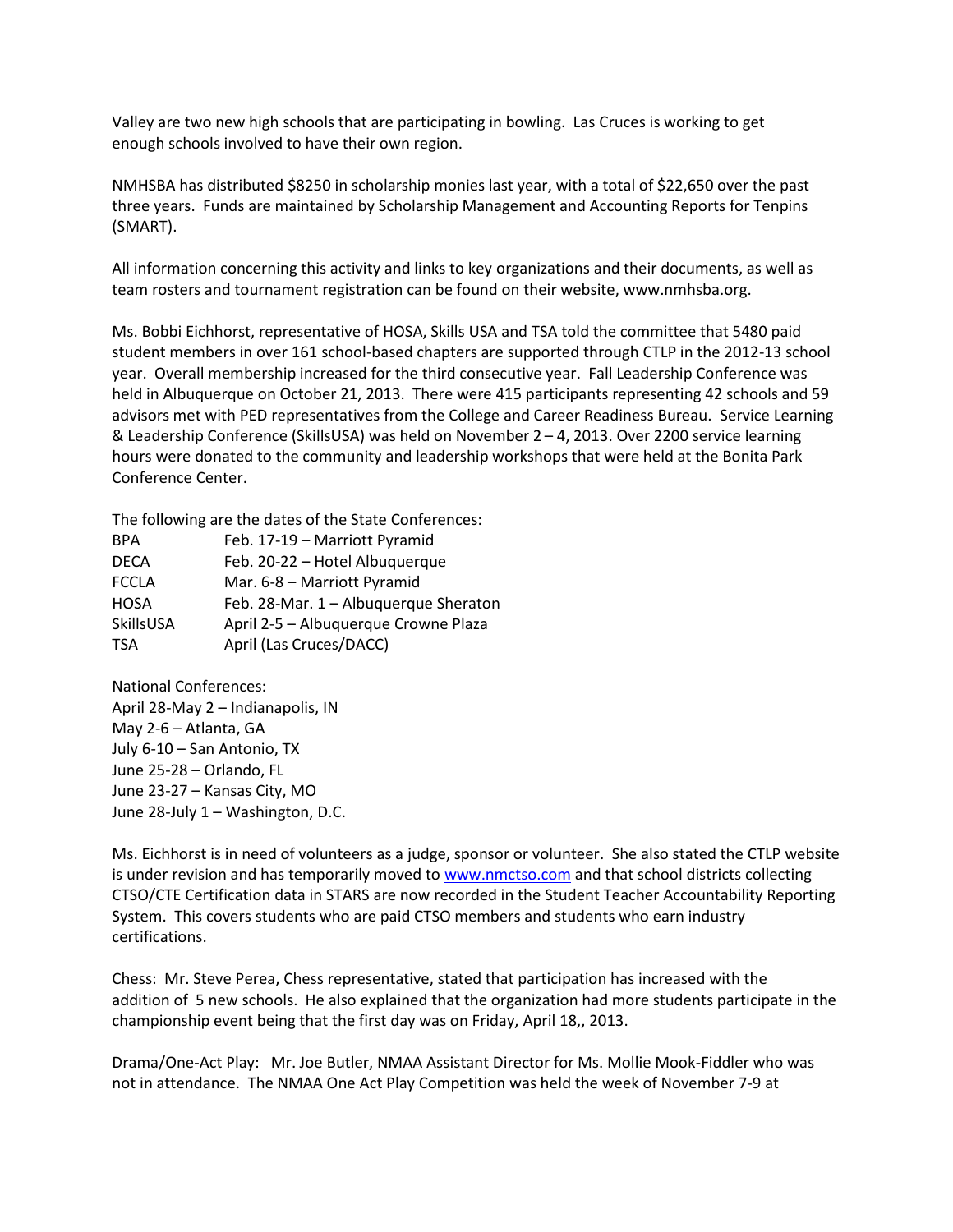San Juan College in Farmington, NM. 18 schools from around the state competed in the One-Act-Play competition in two divisions. The winning schools were as follows: Athens Division—Mayfield; Sparta Division—Bosque. Plans are underway to move the 2014 competition to New Mexico State University. Thereafter the competition would rotate between NMSU and San Juan College on an annual basis. This rotation would serve to provide greater access to the competition from schools in all areas of the state, and to enhance the college scholarship opportunity base for participating students.

English Expo: Ms. Pat Graff, English Expo representative, asked for feedback on whether any other activity has had trouble securing facilities within their school districts for their competition. She believes that others perceive them as a for-profit entity, therefore have trouble securing facilities for their event. The 25th Annual English Expo will take place on Saturday, February 22, 2014 at La Cueva High School. The contests has divisions in arts, comprehension, writing, grammar and speaking and are expecting 500-700 participants. The newest contest for the Junior and Senior divisions is Shakespearean monologue. Ms. Graff gave each member a flyer of the upcoming event. The committee discussed the Certificate of Insurance requirements.

FFA: Mr. Jarrod Smith, Program Director, reported that 32 teams participated in the National FFA convention that was held in October, 2014. Four gold, eight silver and sixteen bronze ratings were awarded during the event. This year contest includes Parliamentary procedure, leadership contest and career development events. February 12, 2014 will be the second FFA day at the Roundhouse. Students from around the state will meet with legislators and be recognized on the floor of the House and Senate. He also stated that they are experiencing a shortage of highly qualified Agricultural Education teachers in the state, with 5 openings at this time. They are also in the middle of a major curriculum update in preparation for the End of Course Exams that will be mandated by the State Department of Education for the 2014-2015 school year.

JROTC: Jim Koerber, JROTC representative thanked the legislators from money to purchase target for their program. He also announced that students from La Cueva and Cleveland High School will be competing in the Cyber Patriot National Finals Competition in March 2014. This year's JROTC state championships will be held at La Cueva High School and Farmington High School.

Music – Mr. Gerheart thanked the NMAA for their participation, support and help to run the music championship events. The NMMEA All-State Music Festival and In-Service Conference was held January 9-12, 2014, on the UNM campus.

950 students were selected through an audition process to be a member of one of eight ensembles – 2 orchestras, 2 choirs, 3 bands, and a guitar ensemble. Over 2000 students auditioned for the ensembles. Over 400 music educators attended two days and participated in 30 different workshops and clinics that were offered to our music educators.

NMMEA is in the process of completely developing a new website which should be up and running in the next couple of months. NMMEA has also been working with the Public Education Department (PED) to implement our Music Performance Assessments and have developed a statewide rubric that PED has approved and will be used for all MPS's immediately.

NMMEA in conjunction with the NMAA are preparing for the upcoming State Contests which will be held in April. The State Orchestra Contest will be held at Volcano Vista High School on April 4 – 5, State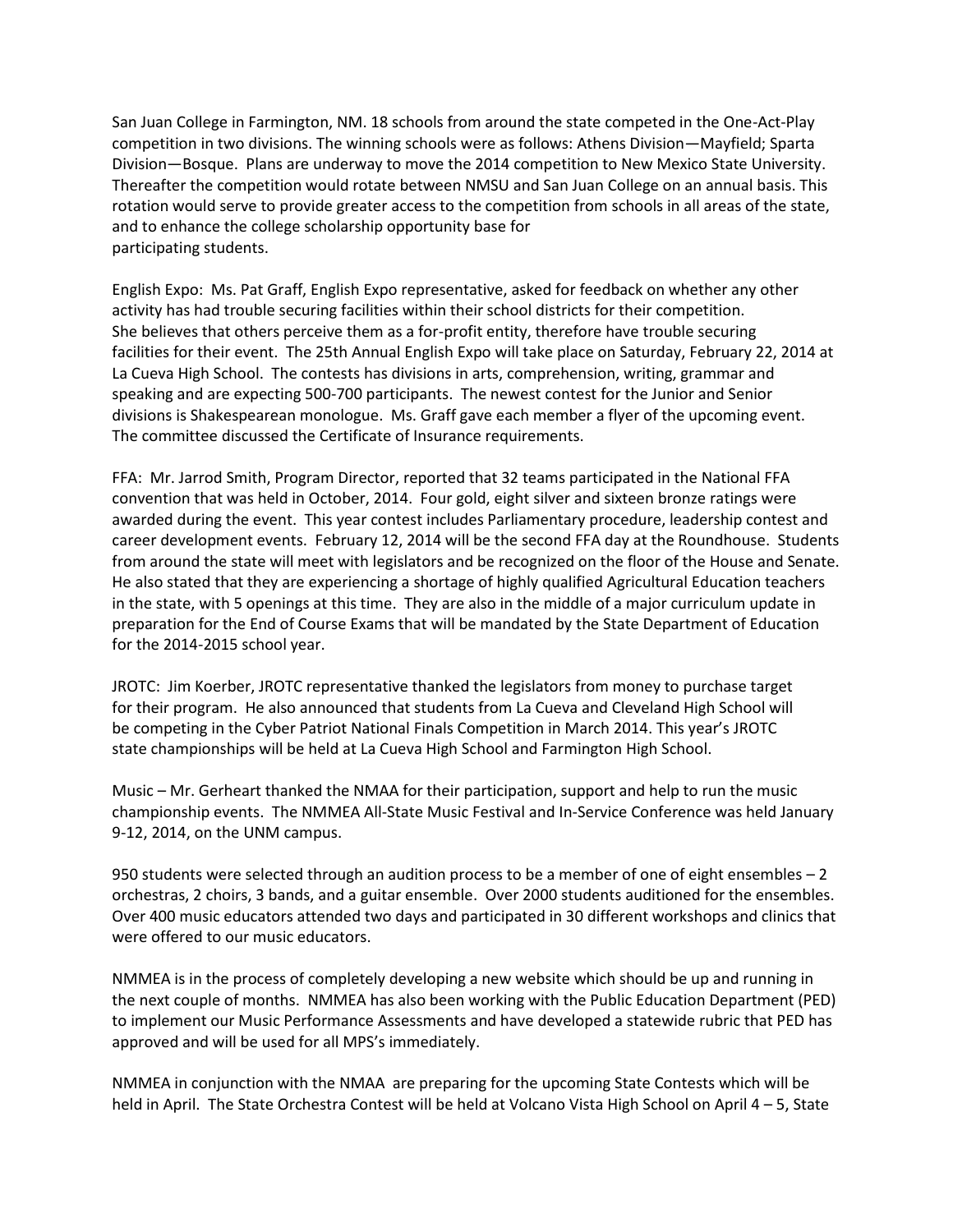Choir Contest on April 11 – 12 at Cleveland High School and State Band Contest on April 25 – 26 at Atrisco Heritage High School.

NM Mock Trial: Mr. David Berlin, NM Mock Trial representative, stated that the NM high School Mock Trial program is run by the Center for Civic Values. Twenty-six teams have signed up to participate in the Regional Competition which will be held on Friday and Saturday, February 21-22, 2014 in Albuquerque, New Mexico. The top eight teams will compete in Albuquerque, March 21-22, 2014. Regionals and State Competition will be conducted in the Metropolitan Courthouse on Lomas Boulevard, NW in Albuquerque.

Mr. Berlin explained that in the past regional competitions have been held in Albuquerque and Las Cruces on the same weekend. Because the number of teams from the southern part of the state has dwindled, southern regional is no longer feasible. Accordingly, it was decided to bring any team from the south to Albuquerque in February and have them compete with the teams from the rest of the state. The top eight will then move on to the State Finals. They hop that in doing this will result in a more balanced seeding in the State Championships. The year's case is entitled, *the State of New Mexico vs. Kerri Townsend.* 

The following are dates of competition: February 21-22, 2014 – Regionals March 21-22, 2014 – State May 9-10, 2014 – Nationals (Madison, Wisconsin)

Rodeo: No representation.

Scholastic Publications: Ms. Rebeca Zimmermann, Scholastic Publications representative, stated the contest date is tentatively set for March 22, 2014 at Highland High School in Albuquerque. Mail-in entries for this event are due on February 7, 2014. Ms. Zimmermann presented the event flyer and explained that the organization is trying to expand in the southern part of the state need to present a one day session.

Science Fair/Olympiad: Ms. Rose Baca-Rivet, Science Fair/Olympiad representative, stated that 76 schools are registered for the 2014 Science Olympiad which consists of 102 teams of 15 Students. There are five regional Science Olympiads leading to the finals which will be held on February 22, 2014 at New Mexico Tech is Socorro.

During the 2013 school year students competed in 23 separate events that include physics, engineering, math, English, etc. In the high school division  $1<sup>st</sup>$  place was awarded to Albuquerque Academy,  $2<sup>nd</sup>$  to Albuquerque Homeschoolers and in the middle school division,  $1<sup>st</sup>$  place was awarded to Albuquerque Homeschoolers and 2<sup>nd</sup> place to Albuquerque Academy. Science Olympiad had approximately 150-200 volunteers.

NM Science and Engineering Fair had approximately 1500 projects that were researched by NM students ( $6<sup>th</sup>$  through 12<sup>th</sup> grade). There are six regional fairs leading to the finals which are held at NM Tech. There were 306 students from 115 schools that competed at the 61<sup>st</sup> NM Science and Engineering Fair. Over 200 scientists, engineers, educators, and professionals served as judges. Two science teachers were recognized for their dedication and work. NM had 17 students advance to the 2013 Intel International Science and Engineering Fair held in Phoenix, Arizona where they competed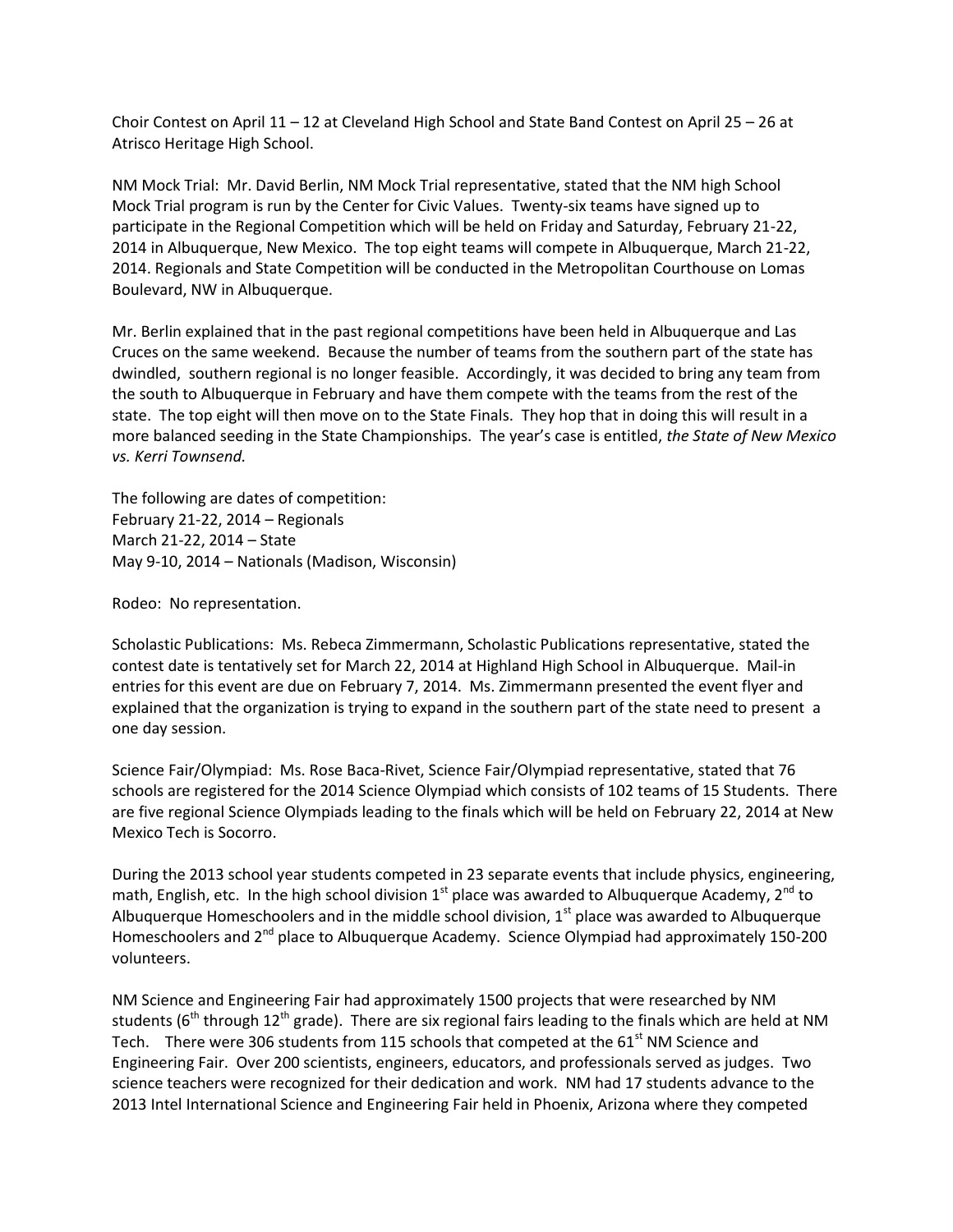against 1500 students from 70 countries. NM students were awarded nine grand awards. This year's event will be held on April 4-5, 2014.

Speech/Debate: Ms. Hannah Flake, Speech and Debate representative discussed fall and spring tournament dates for the 2013-2014 school year. The 2014 State Speech and Debate competition will be held on March 6-8, 2014 at the Marriott Courtyard in Santa Fe, New Mexico.

Student Council: Ms. Mary Hahn, Student Council representative reported that the State Leadership Conference will be held on February 13-15, 2014 at Española Valley High School. This event will host 950 student leaders, advisors and guests. The National Association of Student Councils – Region 6, will meet April 13-14 in Wichita to select the region's 2014-2016 student representatives to the NASC Board. The National Student Council Conference will be held on June 27-29<sup>th</sup> at Ocoee HS, in Orlando, Florida. The Summer Leadership Workshop will be held June 3-6, 2014 at NM Tech. The date for the2014 Fall District Conferences will be announced in February and the National Association of Student Councils LEAD Conference will be held November 14 -16, 2014 at the Hotel Albuquerque. Staff Reports: Ms. Sally Marquez, NMAA Executive Director reminded the committee that there is a new

2 year Alignment and Classification block with the 2014 school year that may have an effect on their organization.

Mr. Bill Cleland, NMAA Associate Director asked the Committee Members to check their organization's web page on the NMAA website, as many are outdated. He also asked the members if any Activities have been added to the STARS program. Ms. Bobbie Eichorst stated that PED added CTSO coding which will help identify students' career rediness in the STARS program.

The committee also discussed conflicts with events on the NMAA calendar. Ms. Marquez will host an informal meeting during the summer in effort to coordinate schedules and put them on the 2014-2015 NMAA Calendar.

Break: 10:24 – 10:34

## **New Business**

One Act Play Competition Location – Mr. Joe Butler covered this topic during the Drama/One Act Play Council Member Report (above).

Insurance Coverage: Mr. Gerheart introduced Ms. Andrea Rogers with Poms & Associates, guest presenter, who answered questions and concerns with coverage and gave recommendations for activity organizations.

Ms. Shari Kessler-Schwaner answered questions concerning NMAA Activity reimbursement and qualifications to obtain the money for their organization.

Alliance for Student Activities: Ms. Mary Hahn, Student Council Representative gave the committee members a flyer pertaining to the Alliance for Student Activities ( a4sa.org) which is a nationwide advocacy campaign promoting the value of school-sponsored student-led activities. She discussed the eleven national student organizations building the coalition of the Alliance, the goals of the program and the benefits.

Meeting Adjourn: